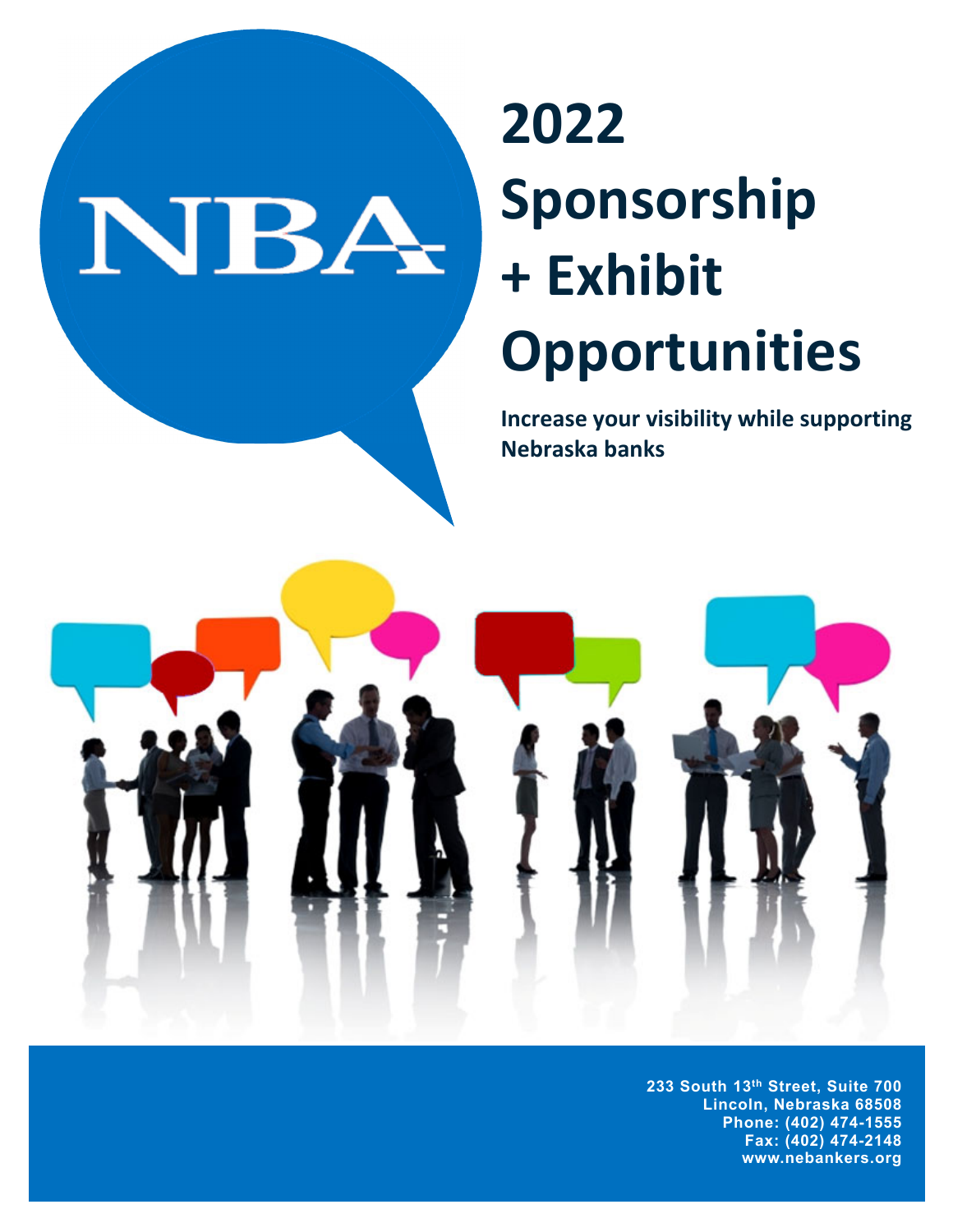# **Sponsorship & Exhibit Opportunities**

Increase your organization's exposure, heighten your brand recognition, and drive sales by claiming your sponsorship or exhibit space at one of our many events the Nebraska Bankers Association has to offer.

Each opportunity is designed to help your corporate message reach the attendees effectively. This opportunity with the NBA brings you a multitude of ways to promote your products and services to our member institutions.

Where else can you find so many potential customers in one place as an NBA event? Let's discuss your goals and objectives and work to design the best sponsorship package for your needs.

#### **Please complete the selection form for each program you'd like to participate in and the request form.**

# Selection Form (2022)

## **Convention:**

| <b>NBA Annual Convention</b>                      |                               |                                                                                    |   |                |                |         |         |
|---------------------------------------------------|-------------------------------|------------------------------------------------------------------------------------|---|----------------|----------------|---------|---------|
| May 4 – 6, 2022 – Embassy Suites Omaha – La Vista |                               | Sponsorship Benefit \$10,000                                                       |   | \$5,000        | \$3,500        | \$2,500 | \$1,500 |
|                                                   |                               | Name and logo                                                                      |   |                |                |         |         |
| <b>DIAMOND \$10,000.00</b>                        |                               | recognition during                                                                 | x | x              | x              | x       | x       |
| <b>La</b> Keynote Speaker                         | Chairman's Banquet            | convention                                                                         |   |                |                |         |         |
| <b>Banquet Entertainment</b>                      |                               | <b>Recognition in</b>                                                              |   |                |                |         |         |
|                                                   |                               | brochure & agenda                                                                  | X | $\mathsf{x}$   | X              | X       | X       |
| <b>PLATINUM \$5,000.00</b>                        |                               | <b>Recognition in NBA</b>                                                          |   |                |                |         |         |
| □ General Session Speaker                         | Awards Luncheon<br>о          | publications                                                                       | x | x              | x              |         |         |
|                                                   |                               | Exhibit Booth                                                                      | x | X              |                |         |         |
| GOLD \$3,500.00                                   |                               | Complimentary                                                                      |   |                |                |         |         |
| □ General Session Speaker                         | Imprinted Room Keys<br>о      | convention                                                                         | 3 | $\overline{2}$ | $\overline{2}$ |         |         |
| <b>SILVER \$2,500.00</b>                          |                               | registration                                                                       |   |                |                |         |         |
| Continental Breakfast-Day 1                       | <b>Refreshment Break</b><br>0 |                                                                                    |   |                |                |         |         |
| Convention Mobile App<br>о                        | Imprinted Lanyards<br>0       | <b>BRONZE \$1,500.00</b>                                                           |   |                |                |         |         |
|                                                   |                               | Mobile Device Charging Station<br>$\sim$ $\sim$ $\sim$ $\sim$ $\sim$ $\sim$ $\sim$ |   |                |                |         |         |

■ Candy Station Bags with Logo

**Exhibit Booth:** \$800 members; \$2,000 non-members

## **Conferences/Events:**

#### **Operations Conference – Day 1: Technology**  *February 8, 2022 – Cornhusker Marriott Hotel, Lincoln*

#### **PLATINUM \$3,500.00**

- $\blacksquare$  Keynote Speaker
- **Luncheon**

#### **GOLD \$2,500.00**

- General Session Speaker
- **D** Reception

#### **SILVER \$1,500.00**

- Refreshment Breaks
- $\Box$  Tote Bag with Logo
- □ Candy Station Bags with Logo

#### **BRONZE \$1,000.00**

- □ Conference Mobile App
- $\Box$  Mobile Device Charging Station

**Exhibit Booth:** \$775 members; \$1,550 non-members

# **Operations Conference – Day 2: Marketing and Retail**

 *February 9, 2022 – Cornhusker Marriott Hotel, Lincoln* 

#### **PLATINUM \$3,500.00**

- Keynote Speaker **Luncheon**
- 

#### **GOLD \$2,500.00**

- □ General Session Speaker
- Reception

#### **SILVER \$1,500.00**

- Refreshment Breaks
- $\Box$  Tote Bag with Logo
- □ Candy Station Bags with Logo

#### **BRONZE \$1,000.00**

- □ Conference Mobile App
- Mobile Device Charging Station

**Exhibit Booth:** \$775 members; \$1,550 non-members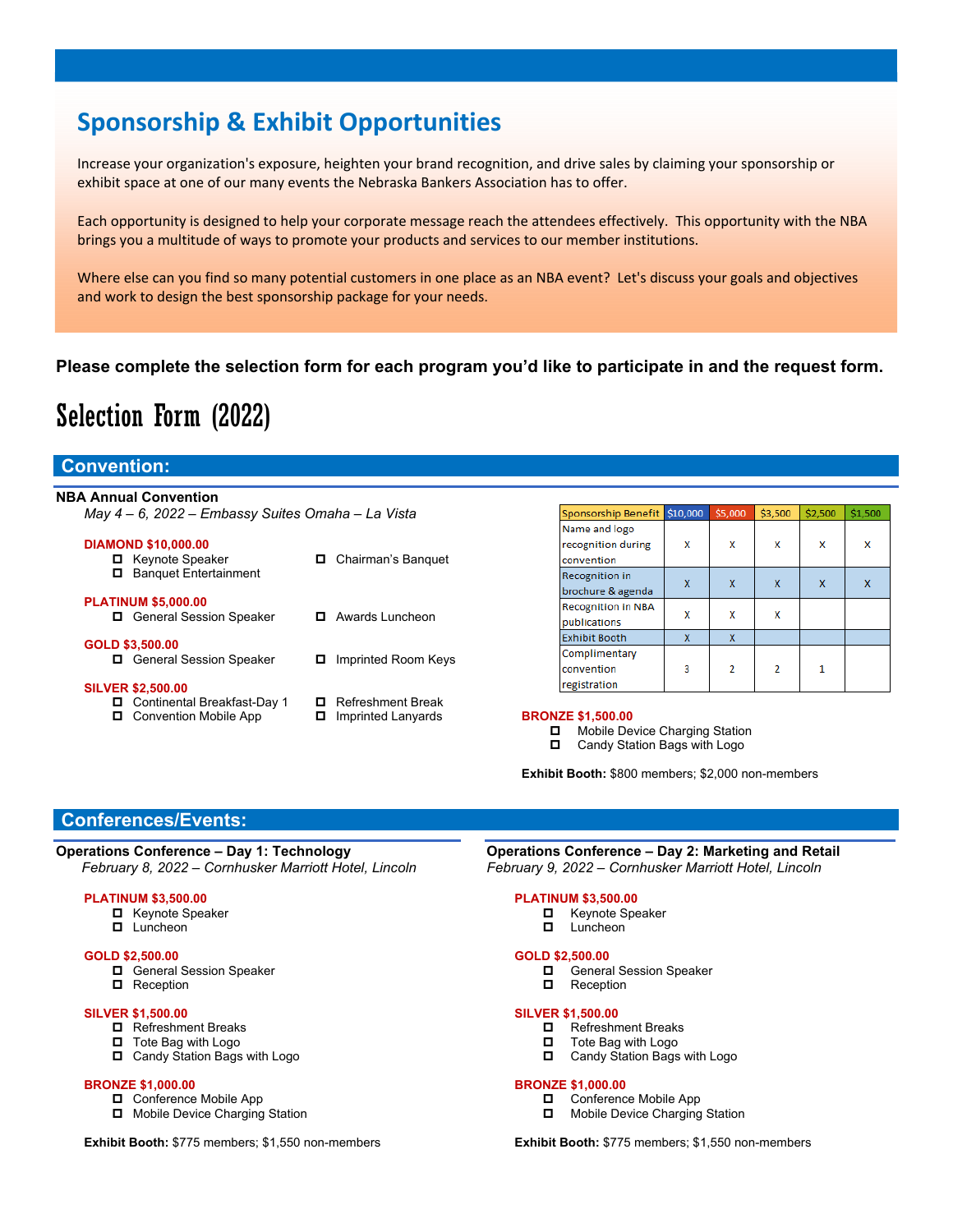# **Conferences/Events:**

| February 27 - March 2, 2022 - Turtle Bay Resort, Oahu' |                                    | Sponsorship Benef     |
|--------------------------------------------------------|------------------------------------|-----------------------|
|                                                        |                                    | Name and logo         |
| <b>PLATINUM \$5,000.00</b>                             |                                    | recognition during    |
| General Session Speaker                                | Awards Reception & Dinner          | conference            |
| GOLD \$3,500.00                                        |                                    | <b>Recognition in</b> |
| □ Welcome Reception                                    |                                    | brochure & agenda     |
|                                                        |                                    | Recognition in NBA    |
| <b>SILVER \$2,500.00</b>                               |                                    | publications          |
| Closing Lunch                                          | <b>Continental Breakfast</b><br>п. | Golf Hole Sponsor     |
| <b>BRONZE \$1,500.00</b>                               |                                    | Complimentary         |
| <b>Refreshment Breaks</b><br>п                         |                                    | program registratio   |
| Golf Hole Sponsor: \$500 Golf Prize Sponsor: \$250     |                                    |                       |
|                                                        |                                    |                       |
| <b>Spring Agri-business Conference</b>                 |                                    |                       |
| April 5 - 6, 2022 - Holiday Inn, Kearney               |                                    | Sponsorship Benef     |
|                                                        |                                    |                       |

| <b>GOLD \$2,500</b><br>□ General Session Speaker                                          | Reception |
|-------------------------------------------------------------------------------------------|-----------|
| <b>SILVER \$1,500.00</b><br>$\Box$ Candy Station Bags with Logo $\Box$ Tote Bag with Logo |           |
| <b>BRONZE \$1,000.00</b>                                                                  |           |

□ Keynote Speaker □ Luncheon

□ Mobile Device Charging Station □ Refreshment Breaks

**Tabletop Display:** \$250 + registration fee

#### **NBA Annual Golf Outing**

**PLATINUM \$3,500.00** 

*June 9, 2022 – Lochland Country Club, Hastings* 

#### **GOLD \$2,500.00**

□ Beverage Cart □ Box Lunches

**SILVER \$2,000.00 D** Reception

#### **BRONZE \$1,500.00**   $\Box$  Continental Breakfast

**Golf Hole Sponsor - Staffed:** \$500 **Golf Hole Sponsor:** \$300 **Golf Prize Sponsor:** \$150

# **YBON (Young Bankers of Nebraska) Annual Conference**

*August 4 – 5, 2022 – Marriott Hotel, Omaha* 

| <b>PLATINUM \$3,500.00</b><br>□ Keynote Speaker | $\Box$ Luncheon |
|-------------------------------------------------|-----------------|
| <b>GOLD \$2,500</b>                             |                 |

□ General Session Speaker □ Evening event/activity **SILVER \$1,500.00** 

□ Candy Station Bags with Logo □ Tote Bag with Logo

#### **BRONZE \$1,000.00**

□ Mobile Device Charging Station □ Refreshment Breaks

**Tabletop Display:** \$250 + registration fee

| Sponsorship Benefit                        | \$5,000 | \$3,500 | \$2,500 | \$1,500 |
|--------------------------------------------|---------|---------|---------|---------|
| Name and logo                              |         |         |         |         |
| recognition during<br>conference           | x       | x       | x       | x       |
| <b>Recognition in</b><br>brochure & agenda | x       | x       |         | X       |
| <b>Recognition in NBA</b><br>publications  | x       | x       |         |         |
| Golf Hole Sponsor                          | x       |         |         |         |
| Complimentary<br>program registration      | 2       | 2       |         |         |

| Sponsorship Benefit                        | \$3,500        | \$2,500 | \$1,500 | \$1,000 |
|--------------------------------------------|----------------|---------|---------|---------|
| Name and logo<br>recognition during        | X              | x       | x       | x       |
| conference                                 |                |         |         |         |
| <b>Recognition in</b><br>brochure & agenda | x              | x       |         | x       |
| <b>Recognition in NBA</b><br>publications  | x              | x       |         |         |
| <b>Tabletop Display</b>                    | X              |         |         |         |
| Complimentary<br>program registration      | $\overline{2}$ |         |         |         |

| Sponsorship Benefit                            | \$2,500 | \$2,000 | \$1,500 |
|------------------------------------------------|---------|---------|---------|
| Name and logo<br>recognition during<br>banquet | x       | x       | x       |
| <b>Recognition in NBA</b><br>publications      |         |         |         |
| Complimentary<br>program registration          |         |         |         |

| Sponsorship Benefit                               | \$3,500        | \$2,500 | \$1,500 | \$1,000 |
|---------------------------------------------------|----------------|---------|---------|---------|
| Name and logo<br>recognition during<br>conference | x              | x       | x       | x       |
| <b>Recognition in</b><br>brochure & agenda        | X              |         | x       |         |
| <b>Recognition in NBA</b><br>publications         | x              | x       | x       |         |
| <b>Tabletop Display</b>                           | X              |         |         |         |
| Complimentary<br>program registration             | $\overline{2}$ |         |         |         |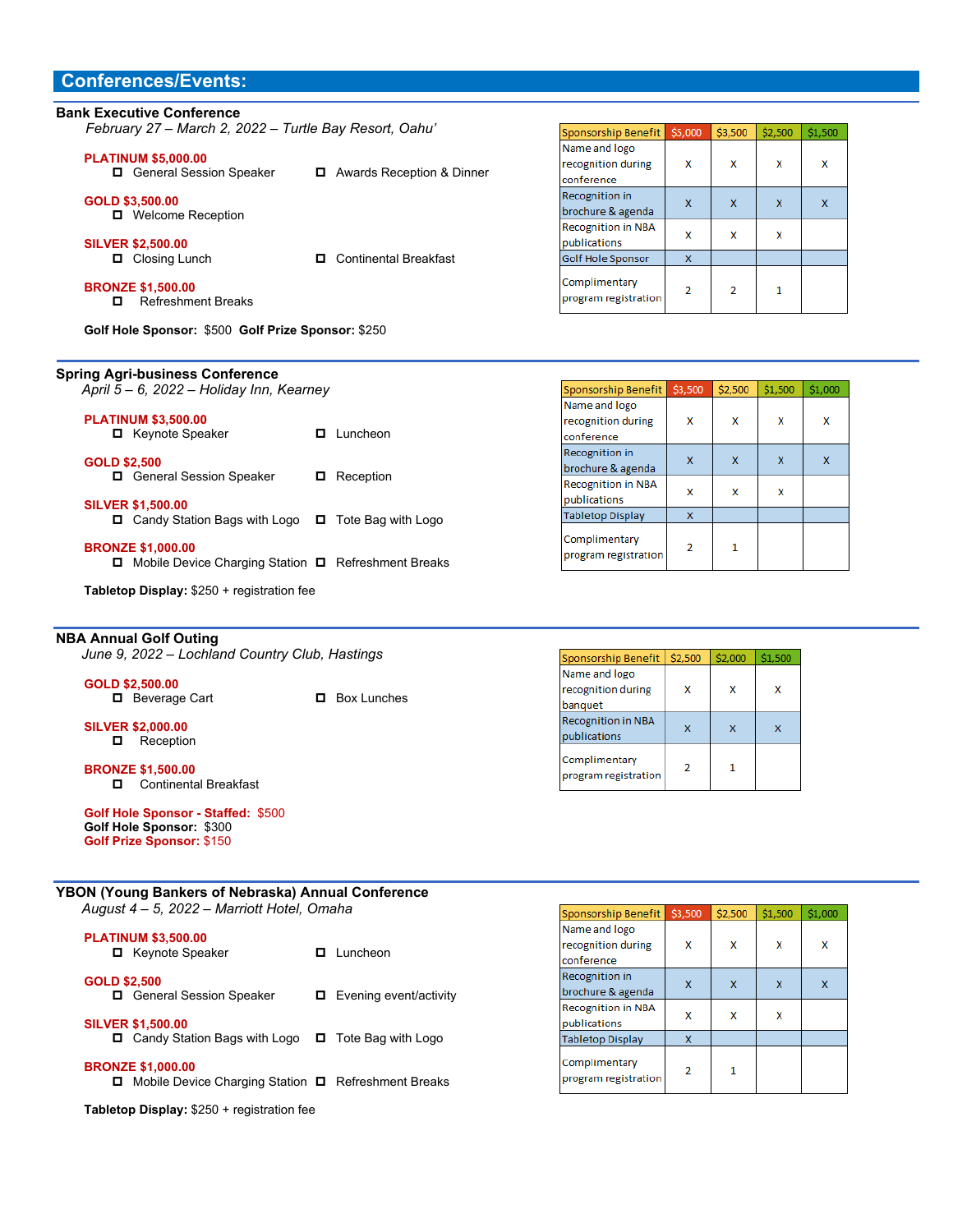#### **Conferences/Events:**

#### **Fall Agri-business Conference**

*September 1 – 2, 2022 – Cornhusker Marriott Hotel, Lincoln* 

| <b>PLATINUM \$3,500.00</b><br><b>Keynote Speaker</b><br>0       | Luncheon<br>п             |
|-----------------------------------------------------------------|---------------------------|
| <b>GOLD \$2,500</b><br><b>General Session Speaker</b><br>0      | Reception<br>о            |
| <b>SILVER \$1,500.00</b><br>Candy Station Bags with Logo<br>0   | $\Box$ Tote Bag with Logo |
| <b>BRONZE \$1,000.00</b><br>Mobile Device Charging Station<br>о | <b>Refreshment Breaks</b> |

| Sponsorship Benefit                    | \$3,500 | \$2,500 | \$1,500 | \$1,000 |
|----------------------------------------|---------|---------|---------|---------|
| Name and logo                          |         |         |         |         |
| recognition during                     | x       | x       | x       | x       |
| conference                             |         |         |         |         |
| <b>Recognition in</b>                  | x       | x       | x       | x       |
| brochure & agenda                      |         |         |         |         |
| <b>Recognition in NBA</b>              | x       | x       | x       |         |
| publications                           |         |         |         |         |
| <b>Tabletop Display</b>                | X       |         |         |         |
| Complimentary<br>program registration. | 2       |         |         |         |

Sponsorship Benefit \$3,500 \$2,500 \$1,500 \$1,000

**Tabletop Display:** \$250 + registration fee

#### **Women in Banking Conference**  *October 19 – 20, 2022 – Embassy Suites Hotel, Omaha*

| <b>PLATINUM \$3,500.00</b><br>Keynote Speaker<br>o              | Luncheon<br>0                  | Name and logo<br>recognition during                      | x | x | x | x |
|-----------------------------------------------------------------|--------------------------------|----------------------------------------------------------|---|---|---|---|
| <b>GOLD \$2,500</b><br><b>General Session Speaker</b><br>o      | Evening event/activity<br>0    | conference<br><b>Recognition in</b><br>brochure & agenda | x | X | x | x |
| <b>SILVER \$1,500.00</b>                                        |                                | <b>Recognition in NBA</b><br><b>lpublications</b>        | x | x | x |   |
| Candy Station Bags with Logo<br>о                               | Tote Bag with Logo<br>0        | <b>Tabletop Display</b>                                  | x |   |   |   |
| <b>BRONZE \$1,000.00</b><br>Mobile Device Charging Station<br>О | <b>Refreshment Breaks</b><br>0 | Complimentary<br>program registration                    | 2 |   |   |   |
| Tabletop Display: \$250 + registration fee                      |                                |                                                          |   |   |   |   |

#### **Bank Investment, Funding, and Economic Outlook Conference**  *November 3 – 4, 2022 – Cornhusker Marriott Hotel, Lincoln*

| November 3 – 4, 2022 – Cornhusker Marriott Hotel, Lincoln       |                                | Sponsorship Benefit \$3,500                       |             | \$2,500 | \$1,500 | \$1,000 |
|-----------------------------------------------------------------|--------------------------------|---------------------------------------------------|-------------|---------|---------|---------|
| <b>PLATINUM \$3,500.00</b><br>Keynote Speaker<br>◻              | uncheon.<br>о                  | Name and logo<br>recognition during<br>conference | x           | x       | x       | x       |
| <b>GOLD \$2,500</b><br><b>General Session Speaker</b><br>о      | Reception<br>0.                | <b>Recognition in</b><br>brochure & agenda        | $\mathbf x$ | x       | x       | X       |
| <b>SILVER \$1,500.00</b>                                        |                                | <b>Recognition in NBA</b><br>publications         | x           | x       | x       |         |
| Candy Station Bags with Logo<br>о                               | Tote Bag with Logo<br>o        | <b>Tabletop Display</b>                           | X           |         |         |         |
| <b>BRONZE \$1,000.00</b><br>Mobile Device Charging Station<br>о | <b>Refreshment Breaks</b><br>п | Complimentary<br>program registration             | 2           |         |         |         |

**Tabletop Display:** \$250 + registration fee

#### *Sponsorship levels are for members only.*

*If you have questions or would like to look at additional opportunities, please contact Tammy Stanley or Ron Arrigo at nbaeducation@nebankers.org or 402-474-1555.*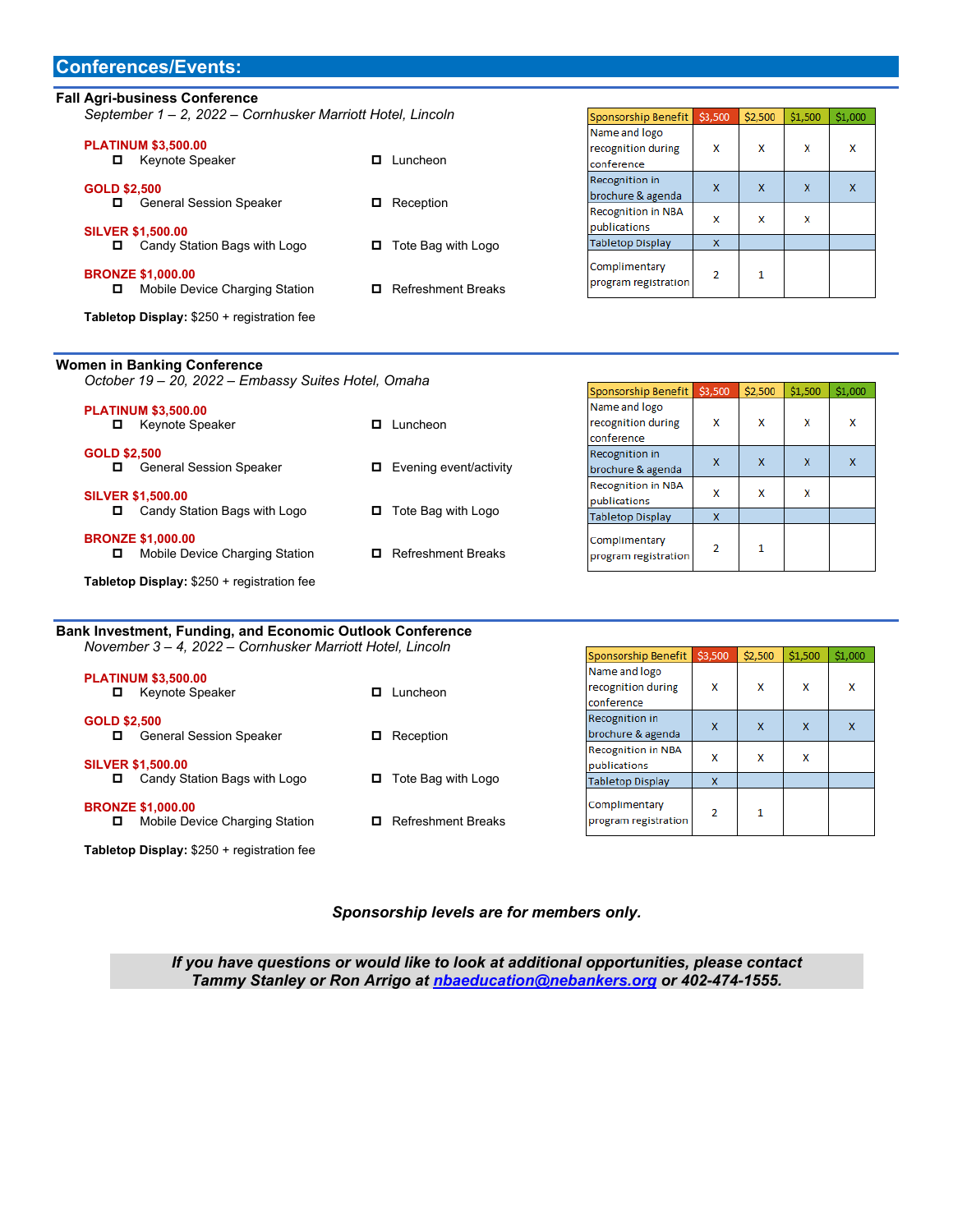# **About Associate Membership:**

Any corporation, firm, or individual that is not a Nebraska state or national bank, having a business interest in Nebraska, that provides or sells any service or product that aids in promoting the purpose for which the NBA was formed is eligible to become an Associate Member upon approval of the NBA Board of Directors and payment of annual dues. The current dues are \$1,200 annually. Membership in the Nebraska Bankers Association, one of the country's finest trade associations, can be a definite advantage to you and your business. You will be kept abreast of issues affecting the banking industry and you can participate in the NBA's educational programs and the annual convention at member institution prices.

With your Associate Membership you will receive for one full year:

- NBA's weekly "E-Update" publication
- Opportunity to advertise and submit articles in the bi-monthly "Nebraska Banker" magazine
- Educational calendars, brochures and notifications
- Publication on the NBA website including a link to your website
- Opportunity to submit topic/speaker proposals for NBA educational events
- Opportunity to cosponsor and/or exhibit at NBA educational events
- Opportunity to purchase NBA mailing lists
- Opportunity to take advantage of National Account Purchasing Power through our partnership with Office Depot
- Opportunity to post job openings on the NBA website

If you would like more information about becoming an Associate Member of the Nebraska Bankers Association or are interested in membership, simply go to https://www.nebankers.org/index.php/aboutnba/membership.html and fill out the application form and return it at your convenience (**please do not include payment at this time**).

The description of your business should include information, in one paragraph, that describes the services you will provide to our membership. You must include two NBA member bank references. Upon approval by the NBA Board of Directors, you will be notified of your membership.

Thank you for your interest in the Nebraska Bankers Association!